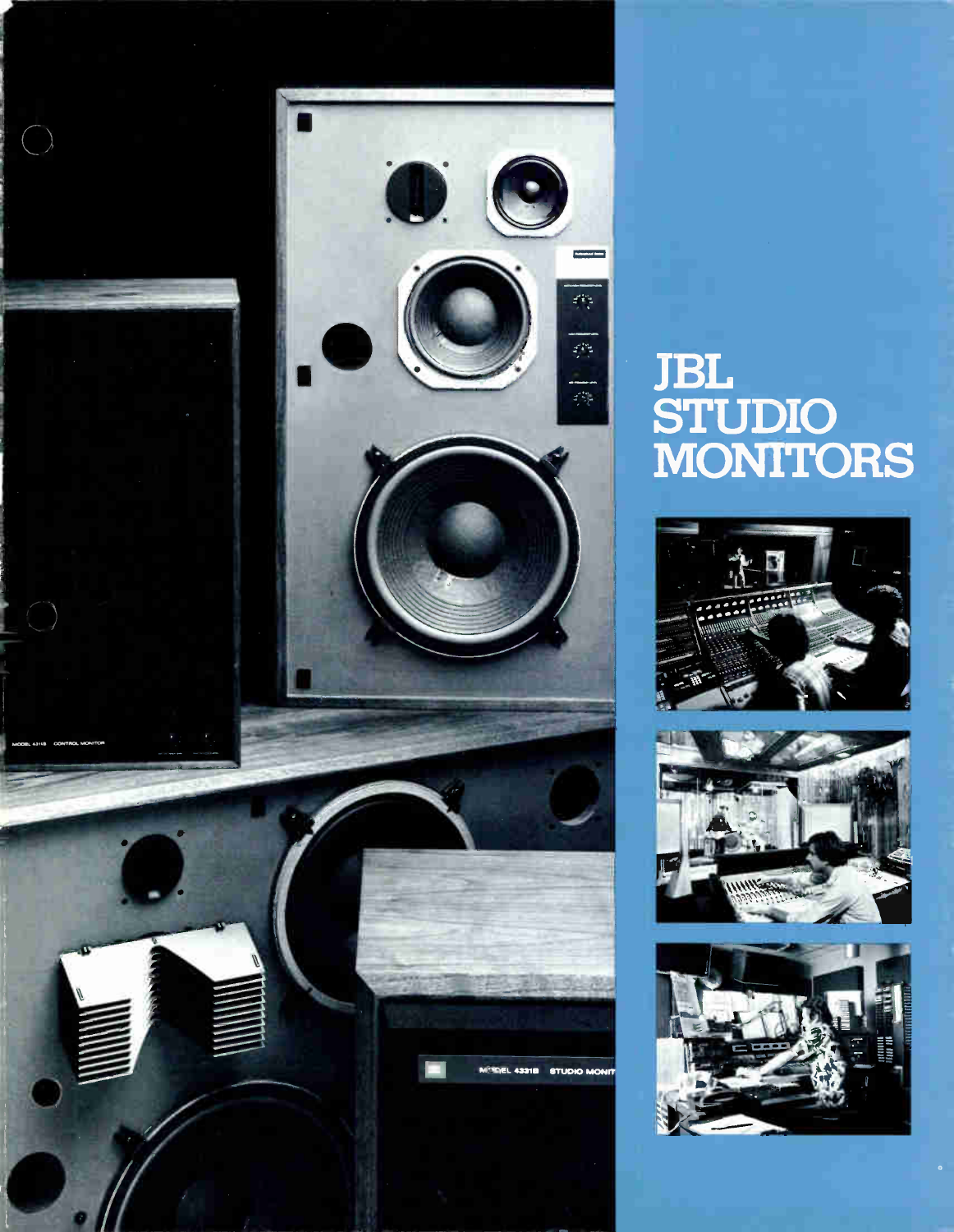## Design Theory

JBL studio monitors reflect the very latest developments in acoustic engineering. They provide the accuracy, durability, and versatility required in professional installations—with substantial extra capacity available to deal with the unexpected.

Because all artistic judgments of recordings are made subjectively through studio monitor oudspeakers, the quality of the monitors is of..vital importance to the recording process. Data and experience acquired through a long and intimate involvement with the recording industry have provided JBL with a thorough knowedge of the requirements for a qua ity studio monitor. Every JBL model is designed to these criteria.

Wide Bandwidth. JBL monitors have the wdest possible bandwidth, while retaining sufficient sensitivity to be practical in use. Good low frequency response is necessary for the engineer to accurately gauge the bass content of the music; extended high frequency response ensures accurate reproduction of the harmonics that give each instrument its distinctive timbre.

Flat Frequency Response. The frequehcy response of a JBL monitor is flat as well as wide. The engineer can add ecualization to adapt the monitor to a particular environment (or personal taste); however, equalization should not be considered as a substitute for loudspeaker quality.

High. Power Handling Capability To accurately reproduce the dynamic range of music, and to withstand the strenuous demands of the studio environment, JBL monitors are built to accommodate massive power input. Because reserve amplifier headroom is also important, JBL monitors combine high sensitivity with this power handling capacity.

High SPL Capability. JBL studio monitors achieve high sound pressure levels th low distortion, to ensure that valid analytical evaluations of musical material may be made. The SPL capabilities o' all JBL monitors are sufficient for their intended applications.

Wide Dispersion Angle. Uniform response through a wide, specified dispersion angle must be maintained. If this angle is too narrow or the response is not uniform, the studio engineer may have his working area greatly restricted; in addition, imaging may be unstable, and proper physical location of the monitors will be difficult to achieve.







4333B

4301B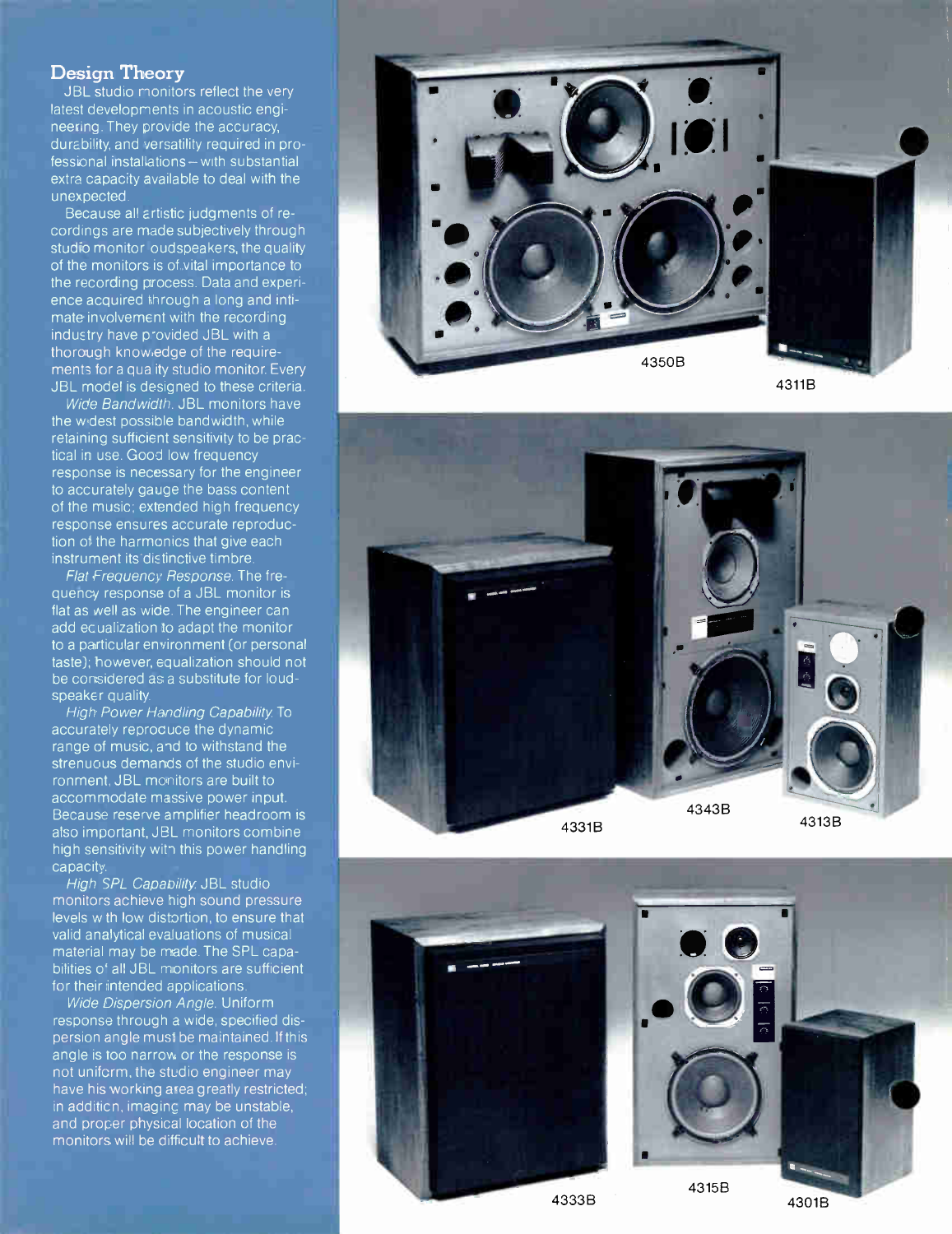Studio Monitor 4331B utilizes a recently developed 380 mm (15 in) 2-way low frequency loudspeaker having extended bass response and greater accuracy, plus a wide range high frequency compression driver with horn/lens assembly. The frequency dividing network can be switched for conventional, passive operation or for bi-amplification. The enclosure contains steel bracing that will accept eye bolts for horizontal or vertical suspension. It is available in textured gray with black grille or oiled walnut with dark blue grille.

4333B An expansion of the two-way system of the 4331B Studio Monitor featuring an ultra-high frequency transducer that 3-way extends system bandwidth to 20 kHz,  $\pm$  3 dB. The frequency dividing network is switchable for conventional, passive operation or for bi-amplification. The enclosure design and options are identical to those of the 4331B.

4343B JBL's most sophisticated medium-sized monitor, the Studio Monitor 4343B utilizes 380 mm (15 in) low frequency and 4-way 250 mm (10 in) midrange loudspeakers, a high frequency compression driver with horn/lens assembly, and an ultra-high frequency transducer. The monitor exhibits exceptional clarity, transient response and low distortion, and is intended for control room and mastering applications. The frequency dividing network can be switched for conventional, passive operation or to allow bi-amplification. Rigidly constructed of 25 mm (1 in) and 19 mm  $(34 \text{ in})$  stock, the enclosure has provision for mirror image mounting of midrange and high frequency components. An internal steel brace will accept eye bolts for horizontal or vertical suspension. Textured gray with black grille or oiled walnut with dark blue grille.

4350B JBL's largest monitor, the 4350B represents the ulti-Studio Monitor mate in high acoustic output, broad bandwidth, defi-4-way nition and efficiency. Designed for bi-amplification, the system consists of two 380 mm (15 in) low frequency loudspeakers, a 300 mm (12 in) midrange loudspeaker, a high frequency compression driver with horn and acoustic lens, and an ultra-high frequency transducer. The enclosure allows mirror image mounting of high frequency components for optimum source localization. The bottom panel is finished and the base is removable to facilitate inverted suspension by eye bolts anchored to an internal steel support. Available in textured gray with black grilles or oiled walnut with dark blue grilles.



43318 Components



43338 Components



43438 Components



43508 Components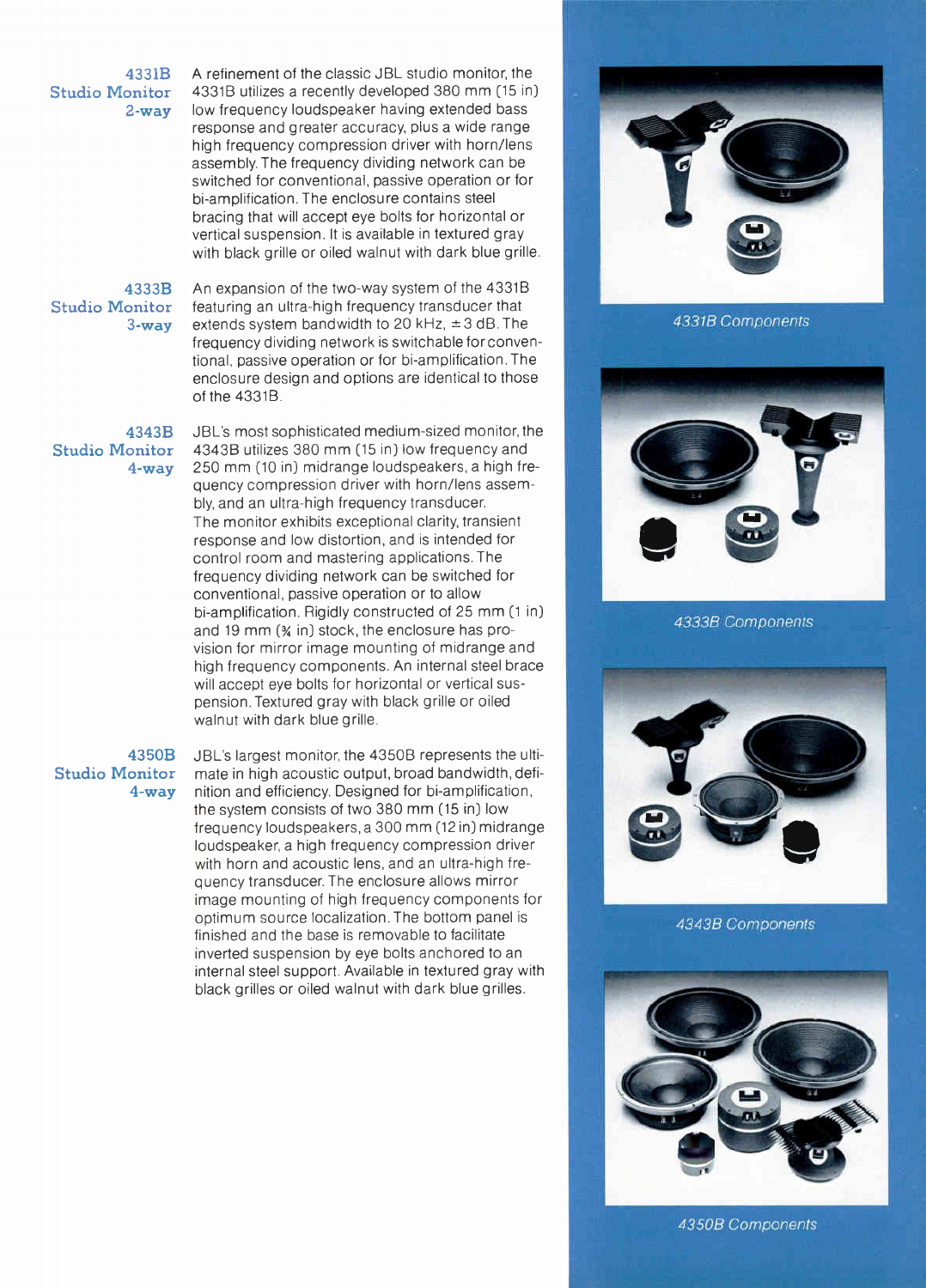## Design Procedures

Since JBL designs each monitor for a specific application, interacting parameters in addition to those above must be considered. Each JBL monitor represents the optimum balance for its particular purpose.

The design work begins with the low frequency loudspeaker. JBL engineers seek the smoothest possible response, maximum bandwidth and lowest distortion consistent with the intended application. Larger drivers generally have greater efficiency; smaller drivers can maintain the same bandwidth, but with reduced efficiency and output level.

Next comes the choice of drivers to cover the remaining bandwidth. Twoway systems can be adequate if flat response to 20 kHz is not required. To cover the full audible range effectively, a system must be at least a three-way design, and a four-way system offers greater advantages: more detailed reproduction, wider dispersion with a more uniform power response, lower intermodulation distortion, and greater phase accuracy.

If transducers with the required characteristics are not available, a totally new transducer will be built specifically for this purpose.

The greatest challenge in studio monitor design is achieving a smooth blending of the acoustical outputs of the various transducers. Using computer technology, JBL engineers first design a crossover network for theoretically ideal transducers, then connect it to the actual drivers in use. The network is then modified until the smoothest possible results are obtained.

Every JBL studio monitor loudspeaker system is the product of extensive development and testing. Each is as ideal for its intended application as present technology permits.

Cover photos are courtesy of, top to bottom. Capitol Record Studios, Hollywood, California: Criteria Studios, Miami, Florida: and KHJ Radio, Hollywood, California. Photo this page by Capitol Records Studios.

## Intended Applications

JBL provides complete specifications on all studio monitors These specifications are derived from actual production units. The tests are conducted in acoustically neutral "hemispherical free-field" conditions. Any significant deviatio from these results can thus be attributed to the acoustics of thecontrol room and the manner in which the loudspeaker systems are mounted

While JBL endorses no specific control room design, certain characteristics of the interface between the room and the loudspeaker system must be taken into account in order to achieve the desired performance.

JBL monitors may be operated in either the horizontal or vertical position, but vertical mounting will provide the best stereo imaging. Imaging will also be improved by install ng the monitors symmetrically in a symmetrical room, because the left and right reflections will be identical. The larger monitors permit the user to arrange the drivers in either a left-hand or right-hand configuration to facilitate symmetrical placement.

For the smoothest response, JBL monitors should be mounted with the baffle surfaces flush with the wall. If this is not possible, the monitors should be mounted against the wall. Other mounting locations, such as away from a wall or at the intersection of room surfaces, cause uneven bass response.

The choice of a monitor should be based on the expected maximum SPL to be achieved in the room. Adequate amplifier power should be provided to allow full transient impact, and to minimize the risk of damage to the high frequency transducers. JBL recommends a minimum of 3 dB of amplifier headroom.

The larger monitors may be switched for bi-amplification by the user; all necessary protection compcnents are built in. JBL recommends 12 dB/octave Butterworth active dividing networks (such as a JBL 5233 or 5234, with appropriate crossover cards) wher the monitors are switched for bi-amplification.

JBL studio monitor crossover networks employ continuously variable attenuators to control driver level. The controls are marked in decibels, with 0 dB referenced to flat system response measured in a hemispherical free field. Because of wide variations in room acoustics, JBL recommends user experimentation, adjusting the controls for best balance and best center monaural image.



## New Magnetic Structure

JBL's studio monitors now feature lowfrequency drivers with brand new magnetic structures, incorporating a ferrite magnet. Ferrite magnets have mary desirable characteristics, but these have been overshadowed in conventional designs by unacceptably high (by JBL standards) levels of second harmonic distortion. However, after two years of concentrated research, JBL engineers have developed an assembly that solves the distortion problem.

One key to the new JBL design is the Symmetrical Field Geometry (SFG). Accurate reproduction of the audic signal requires that the cone and voice coil move in or out with equal facility. This does not happen in conventional designs because the magnetic field around the voice coil gap is not symmetrical; such designs generate large amounts of second harmonic distortion. JBL's new SFG design greatly reduces this distortion by creating a symmetrical magnetic field on both sides of the gap.

Another problem with conventional ferrite structures is flux modulation. As the voice coil moves in the gap in a conventional ferrite design, the electrical field produced by the coil (from the audio signal) modulates the flux in the magnetic structure. This in turn affects cone movement and generates from 3% to 5% second harmonic distortion above 100 Hz. JBL engineers found an ingenious solution—the Flux Stabilizing Ring, an aluminum ring surrounding the pole piece. This minimizes flux modulation and thereby reduces second harmonic distortion in the mid-bass to 0.1% or less.

The low frequency reproduction of these drivers is not only powerful, but clean, exhibiting the depth and transparency needed for accurate low frequency reproduction.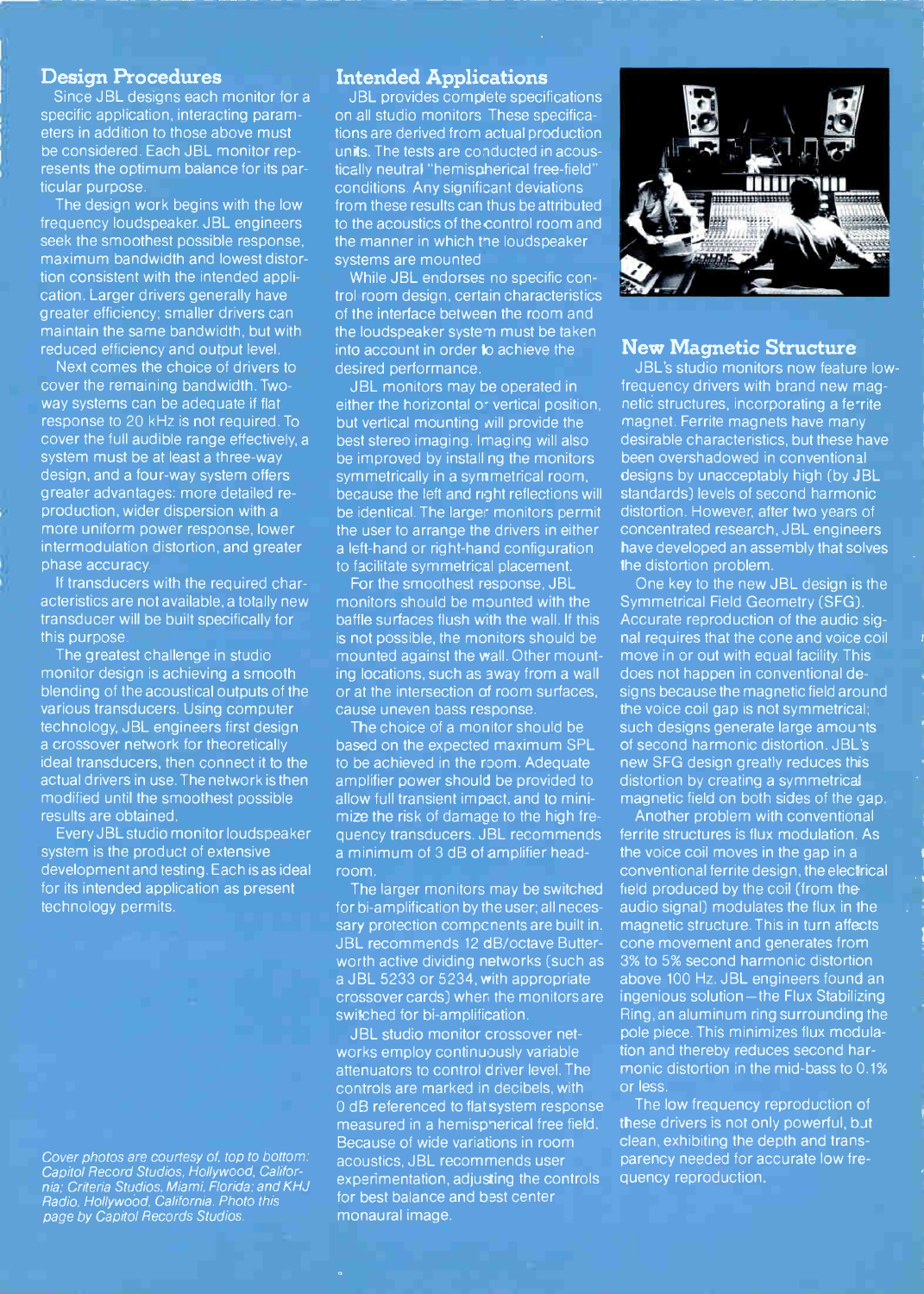## 4301B Broadcast Monitor 2-way

JBL's smallest monitor is designed primarily for the broadcast control room and edit booth, and has achieved wide acceptance in home studios, remote recording and quality control areas. Smooth, wide range response and low distortion are obtained from  $200$  mm  $(8 \text{ in})$  low frequency and 36 mm  $(1.4 \text{ in})$ high frequency loudspeakers. A high frequency level control is provided on the front baffle. Available in oiled walnut with dark blue grille.

## 4301BE Broadcast Monitor 2-way

The 4301BE includes a built-in power amplifier of extremely high quality, allowing direct connection to a control board. Because the loudspeaker requires no external amplifier, it is ideal for use wherever space is at a premium. The amplifier has been designed specifically for the 4301BE, can be driven to rated output with only 0.5 V input, and is fully protected against overdrive conditions. The 4301BE is otherwise physically and acoustically identical to the 4301B, and is also available in oiled walnut with a dark blue grille.

4311B Control Monitor 3-way A compact loudspeaker system designed for control rooms and other applications where space is restricted, the 4311B utilizes 300 mm (12 in) low frequency, 130 mm (5 in) midrange and 36 mm (1.4 in) high frequency loudspeakers. Front panel controls, below the grille, permit convenient adjustment of midrange and high frequency levels. Available in textured gray or oiled walnut with black grille.

4313B Control Monitor 3-way

Setting new performance standards for compact monitors, the JBL 4313B delivers smooth, low distortion, wide-band sound reproduction. It is ideal for control rooms, small studios, mixdown facilities, or other similar applications. The system utilizes a 250 mm (10 in) low frequency loudspeaker, 130 mm (5 in) midrange loudspeaker, and 25 mm (1 in) high frequency dome radiator mounted in a vertical array to provide the widest possible dispersion, excellent stereo imaging and spatial accuracy. The 4313B is available in oiled walnut with dark blue grille.

4315B Compact Studio Monitor 4-way

Exhibiting exceptionally smooth, wide-band reproduction, clarity, superior transient response and controlled dispersion, the 4315B is similar in sound character to the larger studio monitors. It is recommended whenever the high SPL of the larger systems is not required or where space is limited. The system consists of 300 mm (12 in) low frequency, 200 mm (8 in) midrange, 130 mm (5 in) high frequency loudspeakers and an ultra-high frequency transducer. The 4315B can be positioned with the high frequency units at the top or bottom when vertical, or at the left or right when horizontal, to optimize high frequency coverage. Eye bolts can be inserted on the back to suspend the system. It is available in textured gray with black grille, or oiled walnut with dark blue grille.



4301B Components



4311B Components



4313B Components

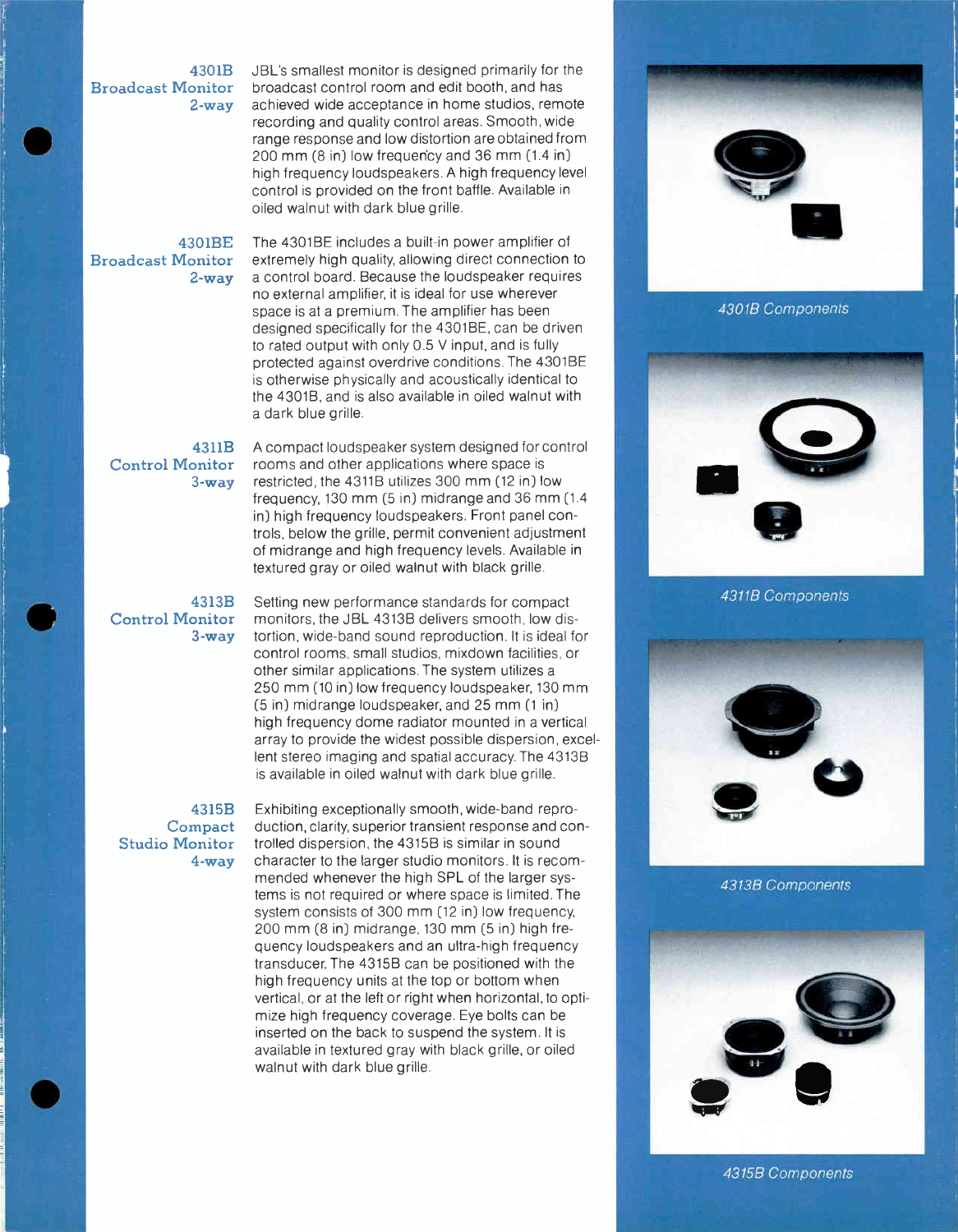|                                                  | Frequency<br>Response<br>$(\pm 3$ dB) | Power Capacity <sup>2</sup><br>(Continuous Sine Wave) | Nominal<br>Impedance                                     | Sensitivity <sup>1</sup><br>1 W. 1 m (3.3 ft) | Crossover<br>Frequencies <sup>3</sup> | Enclosure<br>Volume              | <b>Exterior Dimensions</b><br>$(Height \times Width \times Depth)$                                    | Net Weight                    |
|--------------------------------------------------|---------------------------------------|-------------------------------------------------------|----------------------------------------------------------|-----------------------------------------------|---------------------------------------|----------------------------------|-------------------------------------------------------------------------------------------------------|-------------------------------|
| 4301B                                            | 45 Hz - 15 kHz                        | 15 W                                                  | $8\,\Omega$                                              | 88 dB SPL                                     | $2.5$ kHz                             | 30 litres<br>1 <sup>11</sup>     | 483 mm x 306 mm x 211 mm<br>19 in x $12\frac{1}{16}$ in x 11 $\frac{1}{4}$ in                         | 12.7 kg<br>28 lb              |
| 4301BE<br>Loudspeaker,<br>Amplified <sup>4</sup> | 45 Hz - 15 kHz                        | $\frac{1}{2}$                                         | $\hspace{0.1mm}-\hspace{0.1mm}$                          |                                               | $2.5$ kHz                             | 30 litres<br>1 <sup>h</sup>      | 483 mmx306 mmx211 mm<br>$19 \text{ in } x 12\frac{1}{16} \text{ in } x 11\frac{1}{4} \text{ in}$      | 14 kg<br>31 lb                |
| 4311B                                            | 45 Hz - 15 kHz                        | 40W                                                   | $8\,\Omega$                                              | 91 dB SPL                                     | 1.5 kHz.<br>6 kHz                     | 40 litres<br>$1.5 \text{ ft}^3$  | 597 mmx362 mmx298 mm<br>231/2 in x 141/4 in x 113/4 in                                                | 20 kg<br>46 lb                |
| 4313B                                            | 40 Hz - 18 kHz                        | 40 W                                                  | $8\,\Omega$                                              | 89 dB SPL                                     | 1 kHz.<br>4 kHz                       | 34 litres<br>$1.2 \text{ ft}^3$  | 597 mmx362 mmx252 mm<br>$23\frac{1}{2}$ in x 14 $\frac{1}{4}$ in x 9 <sup>15</sup> / <sub>16</sub> in | $21$ kg<br>47 lb              |
| 4315B                                            | 35 Hz-20 kHz                          | 60 W                                                  | $8\,\Omega$                                              | 89 dB SPL                                     | 400 Hz,<br>2 kHz, 8 kHz               | 90 litres<br>3.2 <sup>h</sup>    | 854 mmx 521 mmx 327 mm<br>33% in x 201/2 in x 12% in                                                  | 47.6 kg<br>105 <sub>1</sub> b |
| 4350B                                            | 30 Hz-20 kHz                          | 200 W below<br>250 Hz<br>100 W above<br>250 Hz        | 4 $\Omega$ below<br>250 Hz<br>$8 \Omega$ above<br>250 Hz | 95.5 dB SPL                                   | 250 Hz.<br>1.1 kHz, 9 kHz             | 270 litres<br>9.5 <sup>11</sup>  | 889 mmx 121 mmx 508 mm<br>35 in x 47% in x 20 in                                                      | 118 kg<br>261 lb              |
| 4331B                                            | 35 Hz - 15 kHz                        | 75 W                                                  | $8\,\Omega$                                              | 93 dB SPL                                     | 800 Hz                                | 156 litres<br>$5.5 \text{ ft}^3$ | 778 mm x 619 mm x 514 mm<br>30% in x24% in x201/2 in                                                  | 58.5 kg<br>129 lb             |
| 4333B                                            | 35 Hz-20 kHz                          | 75 W                                                  | $8\,\Omega$                                              | 93 dB SPL                                     | 800 Hz.<br>8.5 kHz                    | 156 litres<br>$5.5 \text{ ft}^3$ | 778 mm x 619 mm x 514 mm<br>30% in x24% in x20% in                                                    | 60 kg<br>133 <sub>lb</sub>    |
| 4343B                                            | 35 Hz-20 kHz                          | 75 W                                                  | $8\Omega$                                                | 93 dB SPL                                     | 300 Hz.<br>1.25 kHz.<br>9.5 kHz       | 156 litres<br>$5.5 \text{ ft}^3$ | 1051 mm × 635 mm × 435 mm<br>41% x 25 in x 17% in                                                     | 83.9 kg<br>185 lb             |

1. Sensitivity measured with an input averaged from 500 Hz to 2.5 kHz, with controls set for flattest response.

2. When bi-amplified,the 4331B and 4333B are rated at 75W below 800 Hz and 30 W above 800 Hz. The 4343B is rated at 75 W below 300 Hz and 75 W above 300 Hz.

3. The lowest crossover frequency specified refers to operational characteristics with the network set for conventional, passive operation and is also the recommended crossover frequency for bi-amplification.

4. The 4301BE has a built-in power amplifier with the following<br>specifications: Sensitivity 0.5 V; Power Output 10 W continuous<br>sine wave; THD at rated output 0.05% or less; THD at 1 W 0.02%<br>or less; Signal/Noise Ratio (at

JBL continually engages in research related to product improvement. New malenials, production memods, and design reinfements are introduced into<br>existing products without notice as a routine expression of that philosophy.<br>For this reason, any current JBL product may differ in some respect from its published description, but will always equal or exceed the original design specifications unless otherwise stated.



Professional Division James B. Lansing Sound, Inc., 8500 Balboa Boulevard, Northridge, California 91329 U.S.A.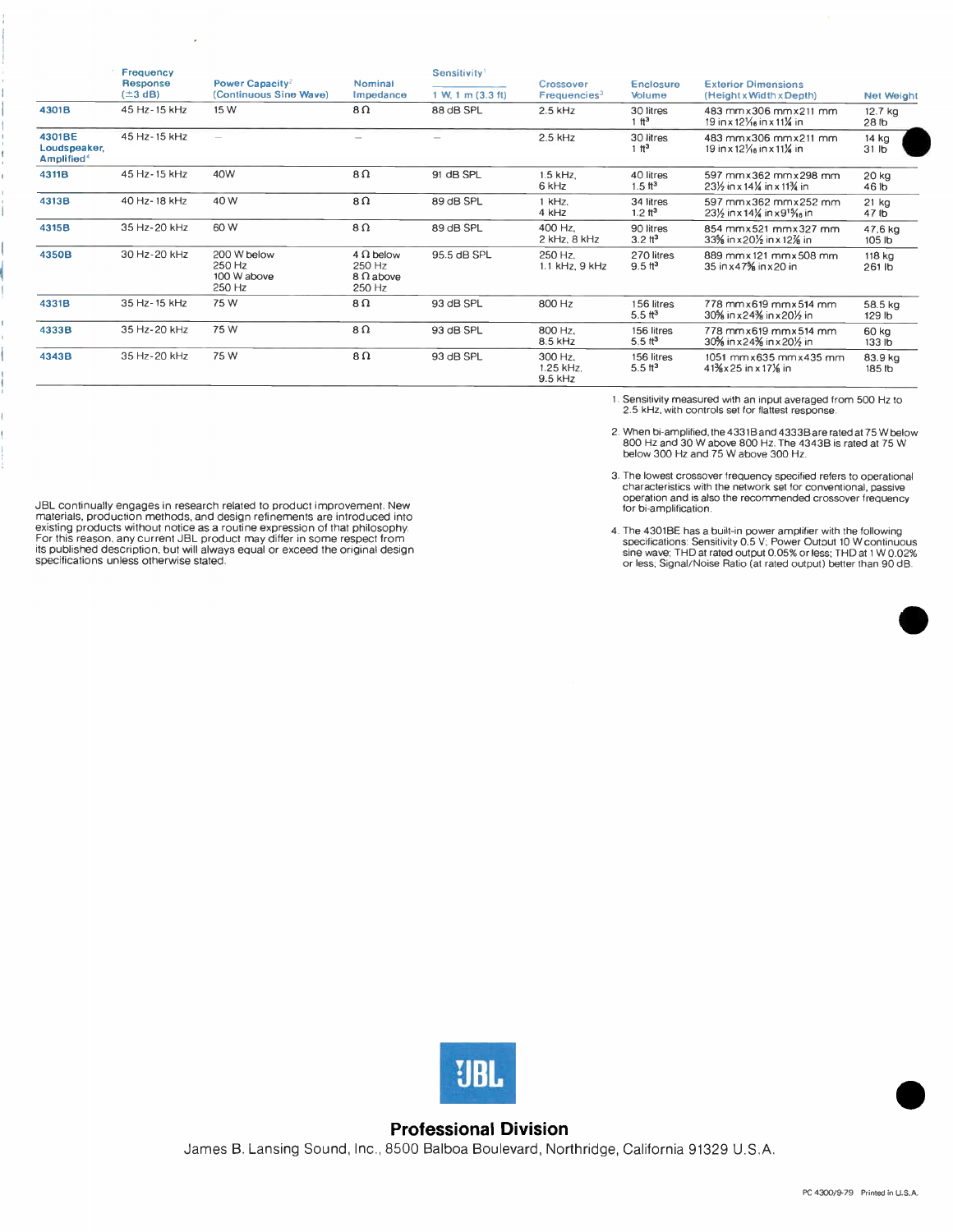## **JBL Monitor Series**

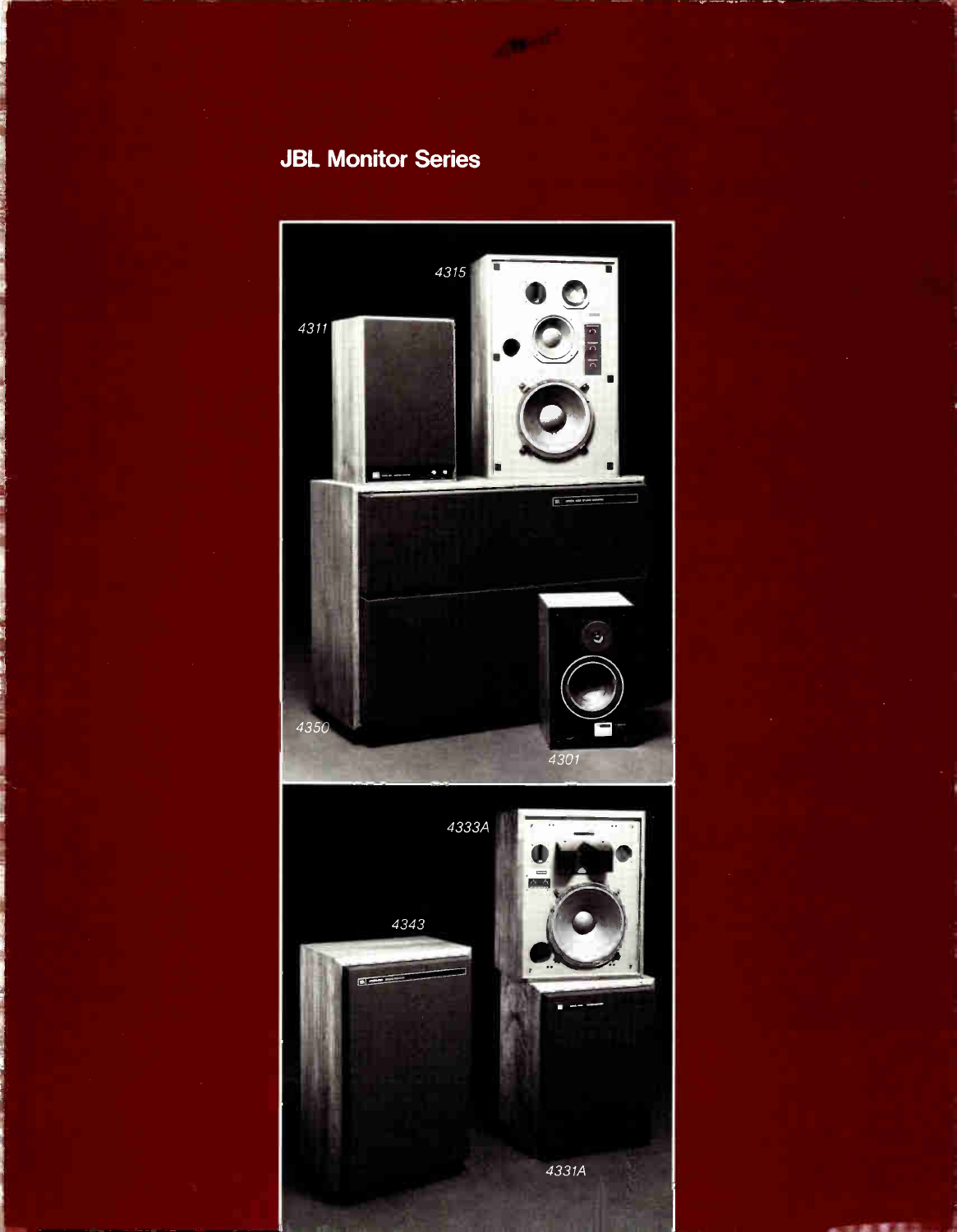$D$ esign Theory. JBL studio monitors reflect the very latest developments in acoustic engineering. They provide the accuracy, durability and versatility required in professional installations with substantial extra capacity available to deal with the unexpected.

Because all artistic judgments of recordings are made subjectively through studio monitor loudspeakers, the quality of the monitors is of vital importance to the recording process. Data and experience acquired through a long and intimate involvement with the recording industry have provided JBL with a thorough knowledge of the requirements for a quality studio monitor. Every JBL model is designed to these criteria.

Wide Bandwidth. JBL monitors have the widest possible bandwidth, while retaining sufficient sensitivity to be practical in use. Good low frequency response is necessary for the engineer to accurately gauge the bass content of the music: extended high frequency response ensures accurate reproduction of the harmonics that give each instrument its distinctive timbre.

Flat Frequency Response. The frequency response of a JBL monitor is flat as well as wide. The engineer can add equalization to adapt the monitor to a particular environment (or personal taste); however, equalization should not be considered as a substitute for loudspeaker quality.

High Power Handling Capability. To accurately reproduce the dynamic range of music, and to withstand the strenuous demands of the studio environment, JBL monitors are built to accommodate massive power input. Because reserve amplifier headroom is also important. JBL monitors combine high sensitivity with this power handling capacity.

High SPL Capability. JBL studio monitors achieve high sound pressure levels with low distortion, to ensure that valid analytical evaluations of musical material may be made. The SPL capabilities of all JBL monitors are sufficient for their intended applications.

Wide Dispersion Angle. Uniform response through a wide, specified dispersion angle must be maintained. If this angle is too narrow or the response is not uniform, the studio engineer may have his working area greatly restricted: in addition, imaging may be unstable, and proper physical location of the monitors will be difficult to achieve.

A JBL studio monitor is an indispensable tool designed to provide the recording professional with accurate reproduction of recorded material: when JBL monitors are properly utilized, the skilled engineer can anticipate superior recordings.

Design Procedures. Since JBL designs each monitor for a specific application, interacting parameters in addition to those above must be considered. Each JBL monitor represents the optimum balance for its particular purpose.

The design work begins with the low frequency loudspeaker. JBL engineers seek the smoothest possible response, maximum bandwidth and lowest distortion consistent with the intended application. Larger drivers generally have greater efficiency: smaller drivers can maintain the same bandwidth. but with reduced efficiency and output level.

Next comes the choice of drivers to cover the remaining bandwidth. Two-way systems can be adequate if flat response to 20 kHz is not required. To cover the full audible range effectively, a system must be at least a three-way design, and a four-way. system offers greater advantages: more detailed reproduction, wider dispersion with a more uniform power response, lower intermodulation distortion, and greater phase accuracy.

If transducers with the required characteristics are not available, a totally new transducer will be built specifically for this purpose.

The greatest challenge in studio monitor design is achieving a smooth blending of the acoustical outputs of the various transducers. Using computer technology, JBL engineers first design a crossover network for theoretically ideal transducers, then connect it to the actual drivers in use. The network is then modified until the smoothest possible results are obtained.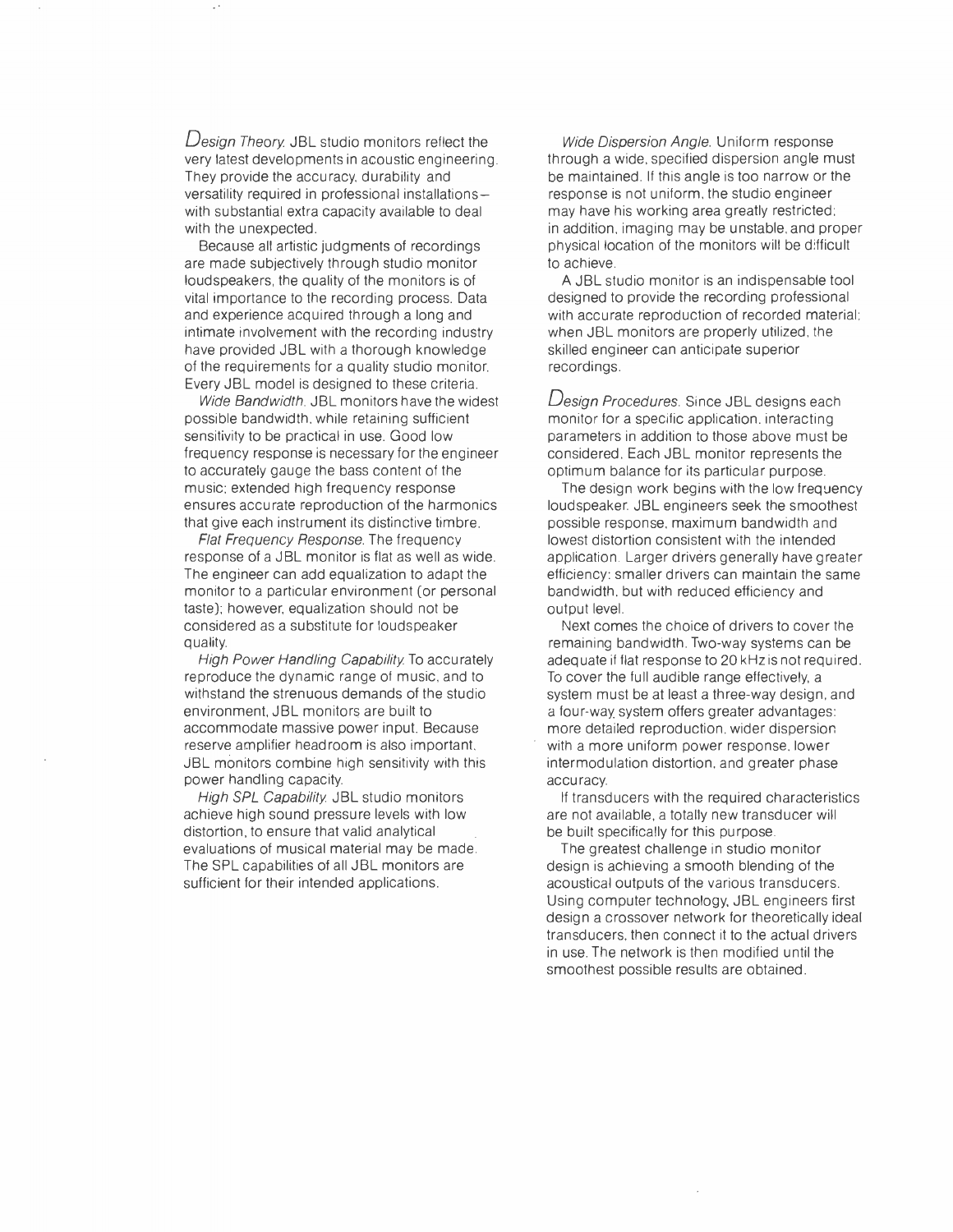high SPL of the larger systems is not required or where space is limited.The system consists of 300-mm (12-in) low frequency, 200-mm (8-in) midrange, 130-mm (5-in) high frequency loudspeakers and an ultra-high frequency transducer. The 4315 can be positioned with the high frequency units at the top or bottom when vertical. or at the left or right when horizontal, to optimize high frequency coverage. Eye bolts can be inserted on the back to suspend the system. It is available in oiled walnut with dark blue grille.

4331A Studio Monitor 2-way. A refinement of the classic JBL studio monitor. the 4331A utilizes a recently developed 380-mm (15-in) low frequency loudspeaker having extended bass response and greater accuracy, plus a wide range high frequency compression driver with horn/lens assembly. The frequency dividing network can be switched for conventional, passive operation or for bi-amplification. The enclosure contains steel bracing that will accept eye bolts for horizontal or vertical suspension. It is available in oiled walnut with dark blue grille.

4333A Studio Monitor. 3-way. An expansion of the two-way system of the 4331A featuring an ultra-high frequency transducer that extends system bandwidth to  $20$  kHz,  $\pm 3$  dB. The frequency dividing network is switchable for conventional, passive operation or for biamplification. The enclosure design is identical to that of the 4331A.



transducer.

4343 Components

4-way. JBL's most sophisticated medium-sized monitor, the 4343 utilizes 380-mm (15-in) low frequency and 250-mm (10-in) midrange loudspeakers, a high frequency compression driver with horn/lens assembly, and an ultra-high frequency

4343 Studio Monitor

The monitor exhibits exceptional clarity, transient response and low distortion, and is intended for control room and mastering applications. The frequency dividing network can be switched for conventional, passive operation or to allow bi-amplification. Rigidly constructed of 25-mm  $(1-i)$  and 19-mm  $(3/2-i)$  stock, the enclosure has provision for mirror image mounting of midrange and high frequency components. An internal steel brace will accept eye bolts for horizontal or vertical suspension. Finished in oiled walnut with dark blue grille.

4350 Studio Monitor, 4-way. JBL's largest monitor, the 4350 represents the ultimate in high acoustic output, broad bandwidth, definition and efficiency. Designed for bi-amplification, the system consists of two 380-mm (15-in) low frequency loudspeakers, a 300-mm (12-in) midrange loudspeaker, a high frequency compression driver with horn and acoustic lens, and an ultra-high frequency transducer. The enclosure allows mirror image mounting of high frequency components for optimum source localization. The bottom panel is finished and the base is removable to facilitate inverted suspension by eye bolts anchored to an internal steel support. Available in oiled walnut with dark blue grilles.



4350 Components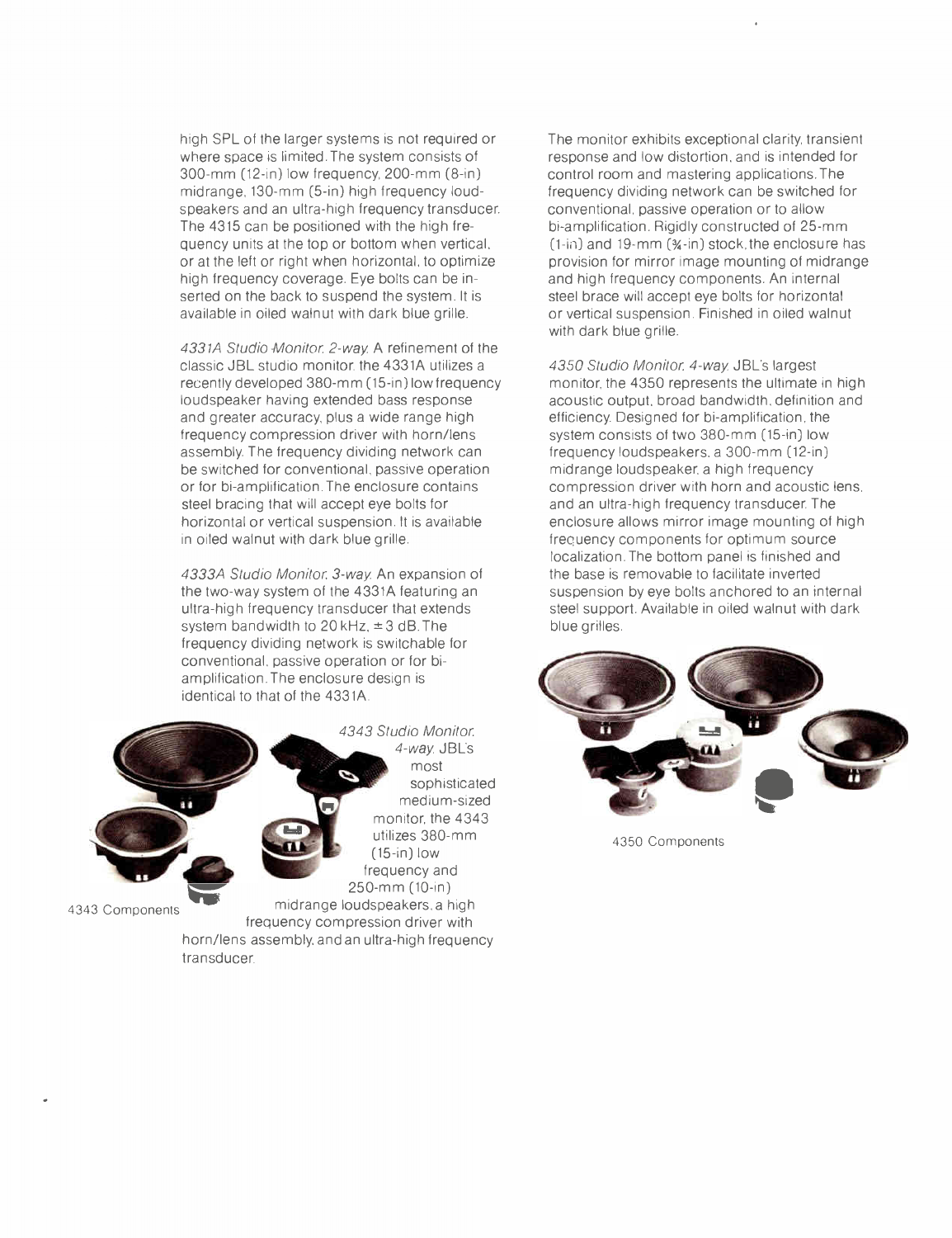|      | Frequency                | <b>Power Capacity</b><br>(Continuous Sine Wave) | <b>Nominal</b><br>Impedance                              | Sensitivity <sup>1</sup> |                     | Crossover<br>Frequencies <sup>2</sup> | Enclosure<br><b>Volume</b>               | <b>Exterior Dimensions</b><br>(Height x Width x Depth)                          | <b>Net Weight</b> |
|------|--------------------------|-------------------------------------------------|----------------------------------------------------------|--------------------------|---------------------|---------------------------------------|------------------------------------------|---------------------------------------------------------------------------------|-------------------|
|      | Response<br>$(\pm 3$ dB) |                                                 |                                                          | 1 W, 1 m (3.3 ft)        | 1 mW, 30 ft (9.1 m) |                                       |                                          |                                                                                 |                   |
| 4301 | 45 Hz - 15 kHz           | 15 W                                            | $8\Omega$                                                | 88 dB SPL                | 39 dB SPL           | 2.5 kHz                               | 30 litres<br>1 <sup>11<sup>3</sup></sup> | 483 mm x 306 mm x 211 mm<br>$19 \ln x 12\frac{1}{16} \ln x 11\frac{1}{4} \ln x$ | 12 kg<br>26 lb    |
| 4311 | 45 Hz - 15 kHz           | 40 W                                            | 8Ω                                                       | 91 dB SPL                | 42 dB SPL           | $15$ kHz.<br>6 kHz                    | 40 litres<br>$1.5~{\rm{ft}}^3$           | 597 mm x 362 mm x 298 mm<br>$23\%$ in x 14 $\%$ in x 11 $\%$ in                 | 19 kg<br>42 lb    |
| 4315 | 35 Hz - 20 kHz 60 W      |                                                 | 8Ω                                                       | 89 dB SPL                | 40 dB SPL           | $400$ Hz.<br>2 kHz 8 kHz              | 90 litres<br>$3.2$ ft <sup>3</sup>       | 854 mm x 521 mm x 327 mm<br>$33\%$ in x 20 $\%$ in x 12 $\%$ in                 | 43 kg<br>95 lb    |
| 4350 | $30$ Hz $-20$ kHz        | 200 W below<br>250 Hz<br>100 W above<br>250 Hz  | $4 \Omega$ below<br>250 Hz<br>$8 \Omega$ above<br>250 Hz | 95 5 dB SPL              | 46.5 dB SPL         | 250 Hz.<br>$11kHz$ 9 $kHz$            | 270 litres<br>9.5 <sup>h3</sup>          | 889 mm x 121 mm x 508 mm<br>35 in x 47% in x 20 in                              | 110 kg<br>243 lb  |

1 Sensitivity measured with an input averaged from 500 Hz to 2 5 kHz. with controls set for flattest response

2 The lowest crossover frequency specified for the 4350 is the recommended crossover frequency for bi-amplification

|       | Frequency                | Power Capacity <sup>1</sup><br>(Continuous Sine Wave) | Nominal<br>Impedance | Sensitivity <sup>2</sup> |                               |                                       |                                  |                                                                 |                   |
|-------|--------------------------|-------------------------------------------------------|----------------------|--------------------------|-------------------------------|---------------------------------------|----------------------------------|-----------------------------------------------------------------|-------------------|
|       | Response<br>$(\pm 3$ dB) |                                                       |                      | 1 W. 1 m (3.3 ft)        | 1 mW, 30 ft $(9.1 \text{ m})$ | Crossover<br>Frequencies <sup>3</sup> | Enclosure<br><b>Volume</b>       | <b>Exterior Dimensions</b><br>(Height x Width x Depth)          | <b>Net Weight</b> |
| 4331A | 35 Hz - 15 kHz 75 W      |                                                       | 8Ω                   | 93 dB SPL                | 44 dB SPL                     | 800 Hz                                | 156 litres<br>5.5 $ft^3$         | 778 mm x 619 mm x 514 mm<br>$30\%$ in x 24 $\%$ in x 20 $\%$ in | 57 kg<br>125 lb   |
| 4333A | 35 Hz 20 kHz 75 W        |                                                       | $8\,\Omega$          | 93 dB SPL                | 44 dB SPL                     | 800 Hz<br>8.5 kHz                     | 156 litres<br>$5.5 \text{ ft}^3$ | 778 mm x 619 mm x 514 mm<br>30% in x 24% in x 20% in            | 59 kg<br>129 lb   |
| 4343  | 35 Hz - 20 kHz 75 W      |                                                       | $8\Omega$            | 93 dB SPL                | 44 dB SPL                     | 300 Hz.<br>1 25 kHz.<br>9.5 kHz       | 156 litres<br>$5.5 \text{ ft}^3$ | 1051 mm x 635 mm x 435 mm 79 kg<br>41% in x 25 in x 17 % in     | 175 lb            |

1 When bi-amplified, the 4331A and 4333A are rated at 75 W below<br>800 Hz and 30 W above 800 Hz The 4343 is rated at 75 W below<br>300 Hz and 75 W above 300 Hz

2 Sensitivity measured with an input averaged from 500 Hz to 2 5 kHz, with controls set for flattest response.

3. The lowest crossover frequency specified refers to operational characteristics with the network set for conventional, passive operation and is also the recommended crossover frequency for bi-amplification.

JBL continually engages in research related to product improvement. New materials, production methods and design refinements are introduced into existing products without notice as a routine expression of that philosophy. For this reason, any current JBL product may differ in some respect from its published description but will always equal or exceed the original design specifications unless otherwise stated.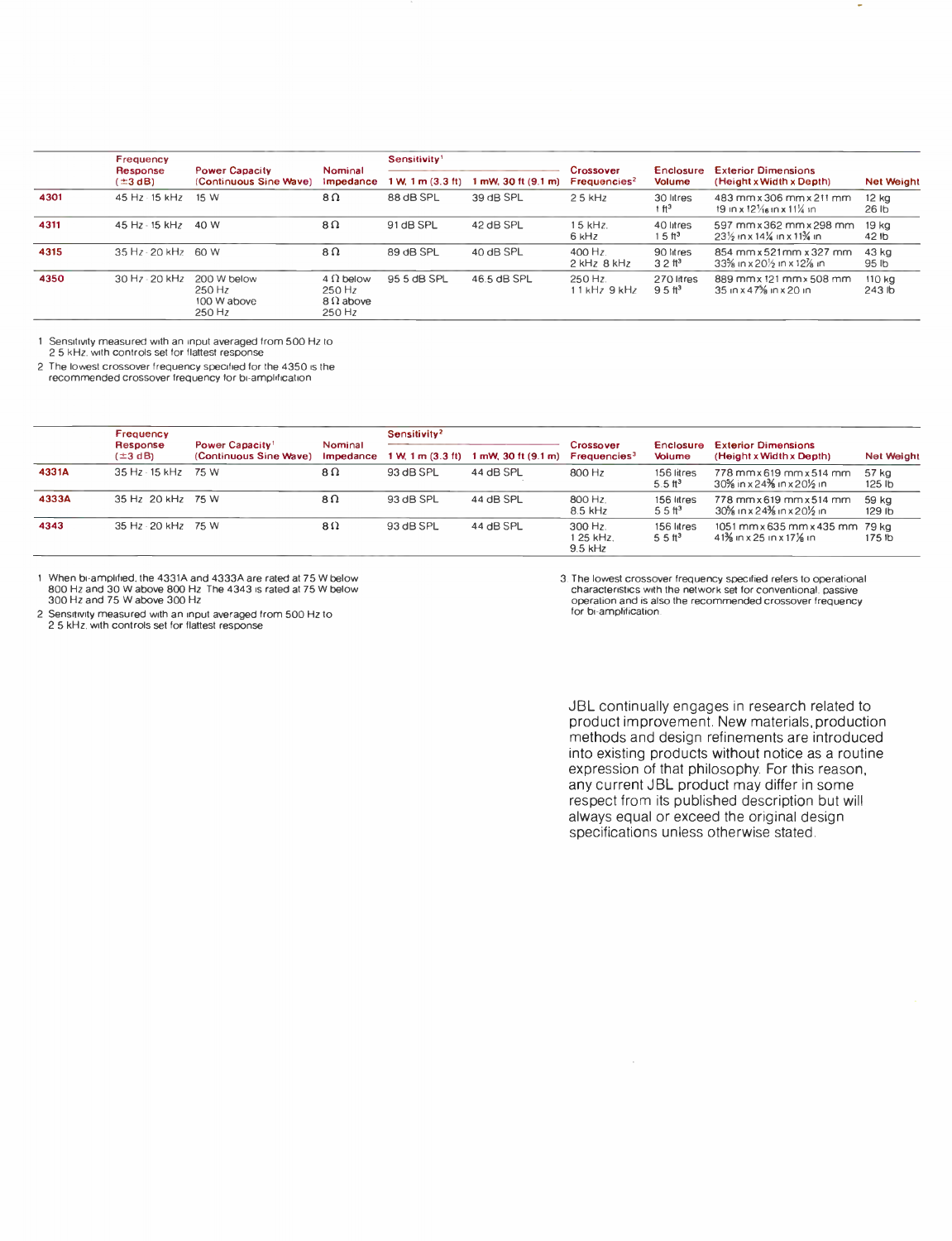Intended Applications. JBL provides complete specifications on all studio monitors. These specifications are derived from actual production units. The tests are conducted in acoustically neutral "hemispherical free-field" conditions. Any significant deviations from these results can thus be attributed to the acoustics of the control room and the manner in which the loudspeaker systems are mounted.

While JBL endorses no specific control room design, certain characteristics of the interface between the room and the loudspeaker system must be taken into account in order to achieve the desired performance.

JBL monitors may be operated in either the horizontal or vertical position, but vertical mounting will provide the best stereo imaging. Imaging will also be improved by installing the monitors symmetrically in a symmetrical room, because the left and right reflections will be identical. The larger monitors permit the user to arrange the drivers in either a left-hand or right-hand configuration to facilitate symmetrical placement.

For the smoothest response, JBL monitors should be mounted with the baffle surfaces flush with the wall. If this is not possible, the monitors should be mounted against the wall. Other mounting locations, such as away from a wall or at the intersection of room surfaces, cause uneven bass response.

The choice of a monitor should be based on the expected maximum SPL to be achieved in the room. Adequate amplifier power should be provided to allow full transient impact, and to minimize the risk of damage to the high frequency transducers. JBL recommends a minimum of 3 dB of amplifier headroom.

The larger monitors may be switched for bi-amplification by the user; all necessary protection components are built in. JBL recommends 12 dB/octave Butterworth active dividing networks (such as a JBL 5233 or 5234, with appropriate crossover cards) when the monitors are switched for bi-amplification.

The level controls of the monitors should be adjusted for the best balance and the best center monaural image. The controls are not necessarily flat at the "12-o'clock" position: JBL recommends user experimentation to achieve the desired results.

Every JBL studio monitor loudspeaker system is the product of extensive development and testing. Each is as ideal for its intended application as present technology permits.

4301 Broadcast Monitor. 2-way. JBL's smallest monitor is designed primarily for the broadcast control room and edit booth, and has achieved wide acceptance in home studios, remote recording and quality control areas. Smooth, wide range response and low distortion are obtained from 200-mm (8-in) low frequency and 36-mm (1.4-in) high frequency loudspeakers. A high frequency level control is provided on the front baffle. Available in oiled walnut with dark blue grille.

4311 Control Monitor. 3-way. A compact loudspeaker system designed for control rooms

and other applications where space is restricted the 4311 utilizes 300-mm (12-in) low frequency, 130-mm (5-in) midrange and 36-mm (1.4-in) high frequency loudspeakers. Front panel controls, below



the grille, permit convenient adjustment of midrange and high frequency levels. Available in oiled walnut with black grille.

4315 Compact Studio Monitor. 4-way. Exhibiting exceptionally smooth, wide-band reproduction, clarity, superior transient response and controlled

dispersion, the 4315 is similar in sound character to the larger studio monitors. It is recommended

whenever the

4331A Components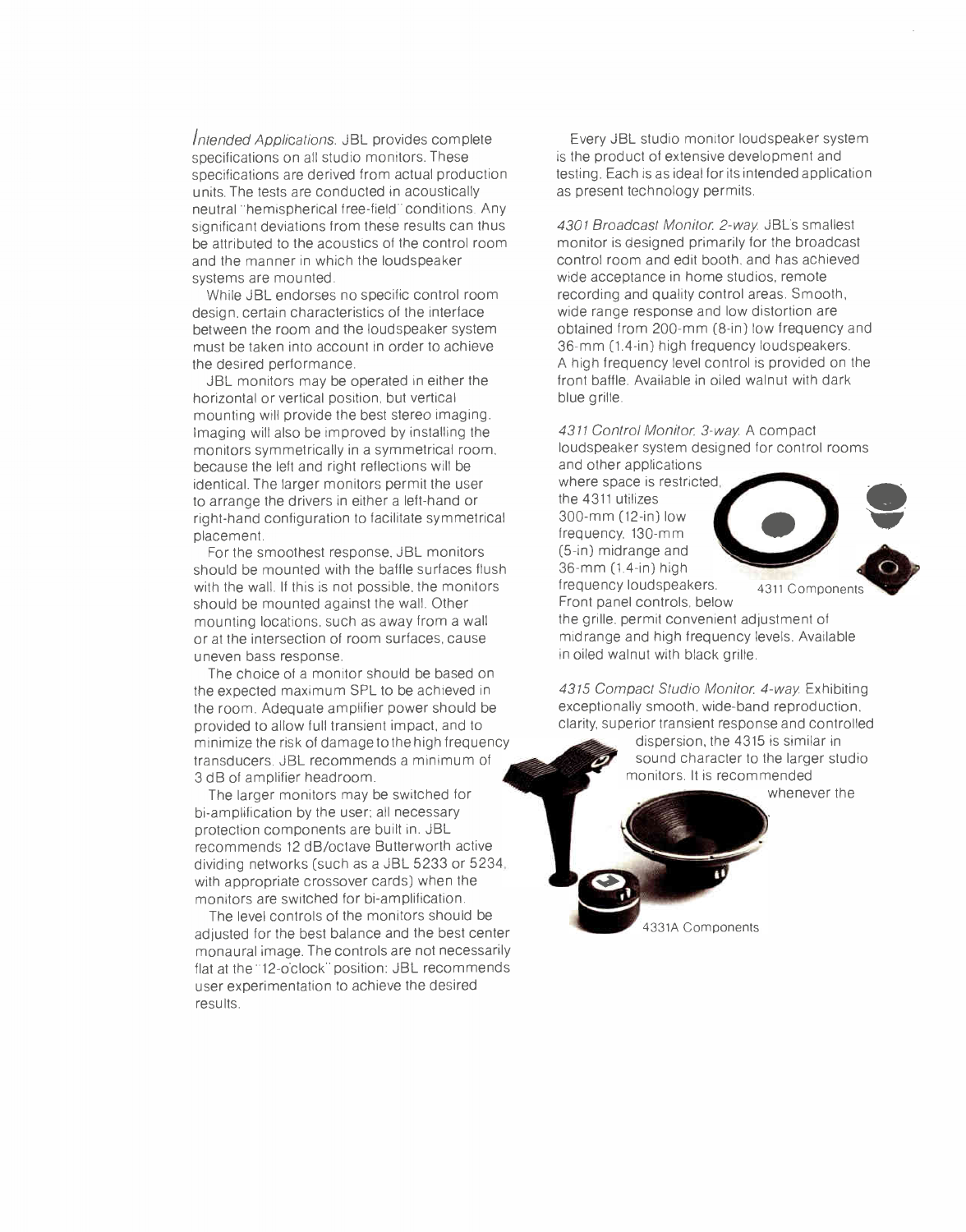

 $\sim$ 

James B. Lansing Sound, Inc., 8500 Balboa Boulevard, Northridge, California 91329 U.S.A.

 $\lambda$ 

 $\bar{ }$ 

 $\lambda$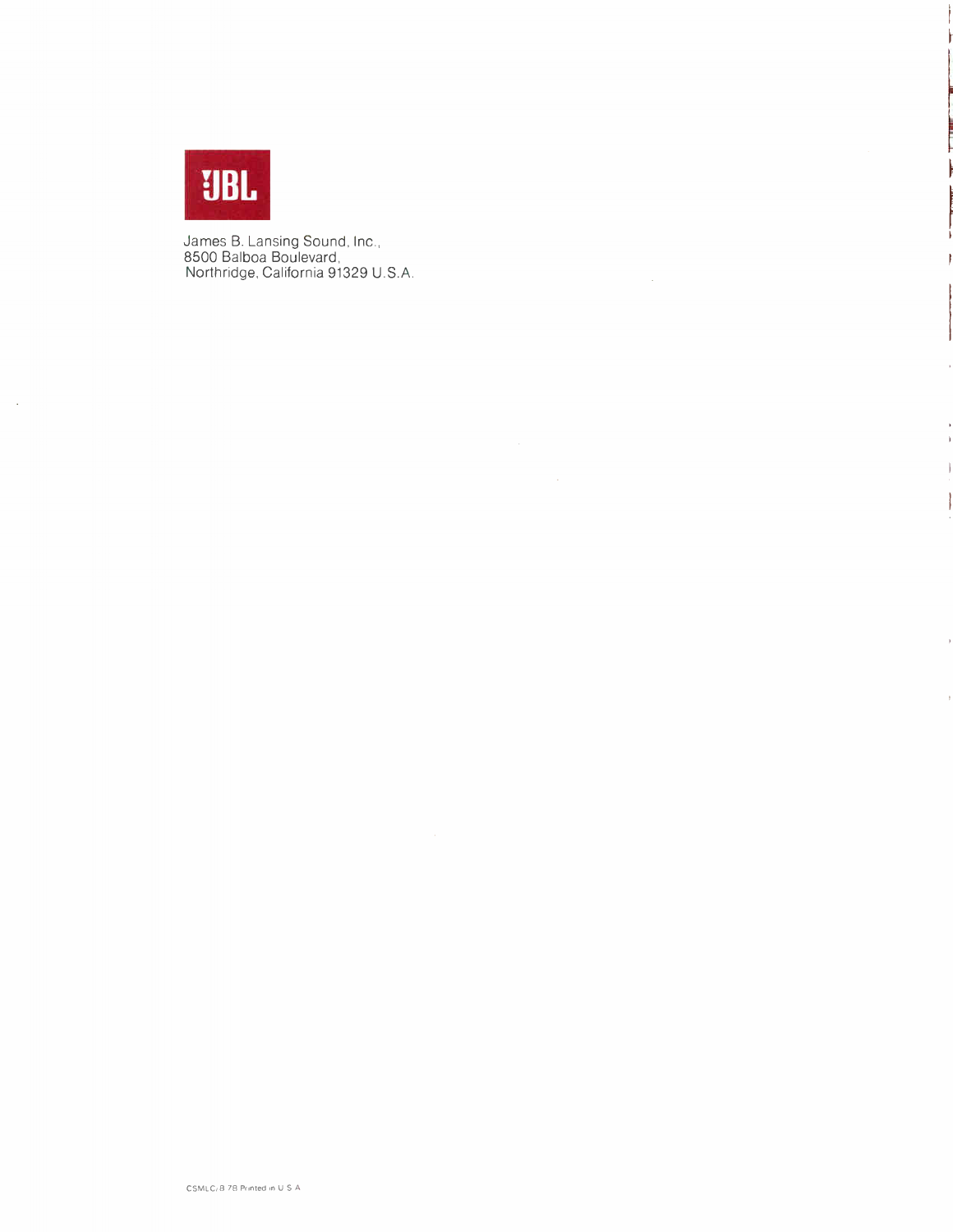## Model 4301B Broadcast Monitor

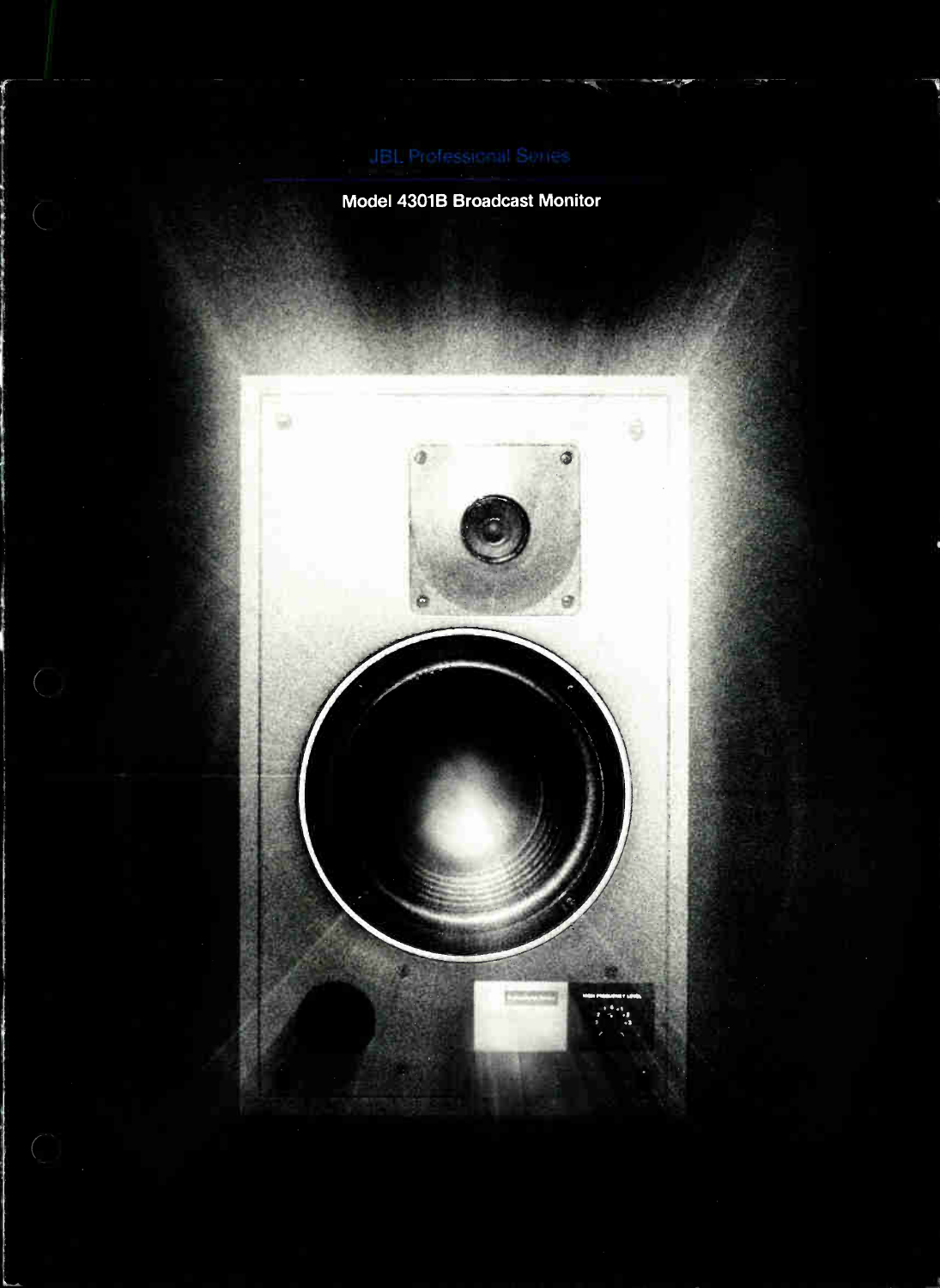## Model 4301B Broadcast Monitor

Accurate, smooth reproduction 45 to 15,000 Hz,  $\pm$ 3 dB 88 dB SPL at 1 meter with a 1-watt input Components: 200 mm (8 in) low frequency loudspeaker, 36 mm (1.4 in) high frequency direct radiator Balance control located behind the removable grille

Oiled walnut enclosure

A compact monitor loudspeaker system designed specifically for broadcast applications, the 4301B delivers the wide band sound reproduction, accuracy and efficiency required by improved broadcast technology. Use of the 4301B is particularly relevant in light of the most recent broadcast developments, including TV/FM stereo simulcasting, AM stereo and multiplex television audio. Just as a video engineer wouldn't think of judging image quality on a household television receiver, an audio engineer shouldn't consider monitoring AM, FM, TV or film sound on anything less than a studio quality loudspeaker system.

A professional monitor, such as the 4301B, is of particular importance for monitoring the quality of the transmitted signal in order to detect and control spurious noise, i.e., turntable rumble, air conditioning and other acoustic interference picked up by open microphones, tape hiss or cue tone leakage. Such noise results in loss of broadcast power as well as signal degradation. Previously, monitoring these sounds would have been inconsequential since they exceeded the bandwidth or definition capabilities typical of audio transmission and reception. However, the competition for quality among broadcasters, enhanced by marked improvements in recorded program material, have resulted in a generation of equipment capable of transmitting high fidelity signals virtually equal to the program material. This, coupled with increased listener awareness of sound quality, has resulted in industry-wide improvement in broadcast technology, making accurate monitoring absolutely essential.

The 4301B shares its basic performance characteristics with all other JBL monitors – exceptional clarity, wide dynamic range, solid bass and open high frequency reproduction. The 4301B is efficient enough to produce a sound pressure level of 98 dB in a typical broadcast booth of 1.8 m x 3.0 m x 2.4 m (6 ft x 10 ft x 8 ft) with an amplifier delivering only 10 watts rms.The compact enclosure of the 4301B is designed to fit the smaller spaces typical of broadcast control booths, production studios or mobile recording, broadcast and film editing facilities.

### Low Frequency Loudspeaker

The 4301B utilizes a low frequency loudspeaker specifically engineered for a compact enclosure without the compromises usually associated with smaller drivers. The 200 mm (8 in) loudspeaker exhibits unusually smooth frequency response, wide dynamic range, superior transient reproduction and low distortion for a unit of compact size. It features a precision die-cast aluminum frame for structural integrity under the most severe operating conditions. The 50 mm (2 in) diameter copper voice coil is suspended in a magnetic field having a flux density of 0.85 tesla. The magnetic field is generated by a 1.28 kg (3 lb) low-loss magnetic assembly. Mass and compliance of the integrally stiffened cone have been carefully selected to optimize low frequency bandwidth and definition while reducing distortion. As with all JBL loudspeakers, this unit provides maximum power handling capacity and efficiency consistent with the bandwidth expected of the device.

 $\bullet$ 

 $\bullet$ 

 $\bullet$ 

## High Frequency Direct Radiator

The open, crisp treble performance of the 4301B is the product of a 36 mm (1.4 in) direct radiator designed for clarity, smoothness of response and power handling capacity. The 16 mm (% in) copper voice coil is large in relation to cone size for efficiency and transient reproduction with definition and accuracy, yet the diameter of the cone and center dome has been kept small to obtain wide dispersion. The magnetic assembly weighs 0.74 kg (1% lb) and generates a flux density of 1.5 tesla.

### Frequency Dividing Network

Smooth control of the component loudspeakers is achieved by a frequency dividing network engineered and tested to complement the electrical and acoustical characteristics of the system. The dividing network is fitted with a continuously variable control that permits adjusting the relative level of the high frequency direct radiator to suit listening preferences and room conditions.The control does not affect the crossover frequency, nor does it limit the upper frequency response of the loudspeaker system.

## Enclosure

Size and configuration of the 4301B enclosure have been carefully matched to the acoustic characteristics of the component loudspeakers as well as the intended use of the complete system. To achieve maximum strength and resistance to vibration, all enclosure joints interlock, are hand fitted and wood welded; all panels are constructed of 19 mm (% in) dense compressed stock. This material, also known as particle board, is preferred to solid wood for its superior acoustical properties. Acoustic damping material is applied to the interior surfaces of the side and back panels to attenuate standing waves within the enclosure. A ducted port extending through the baffle panel provides proper acoustical loading of the low frequency loudspeaker. All components mount directly to the baffle panel and are removable from the front of the enclosure. The four side panels are veneered with solid American black walnut, hand rubbed to a rich, lustrous finish enhancing the natural beauty of individual grain structure and color.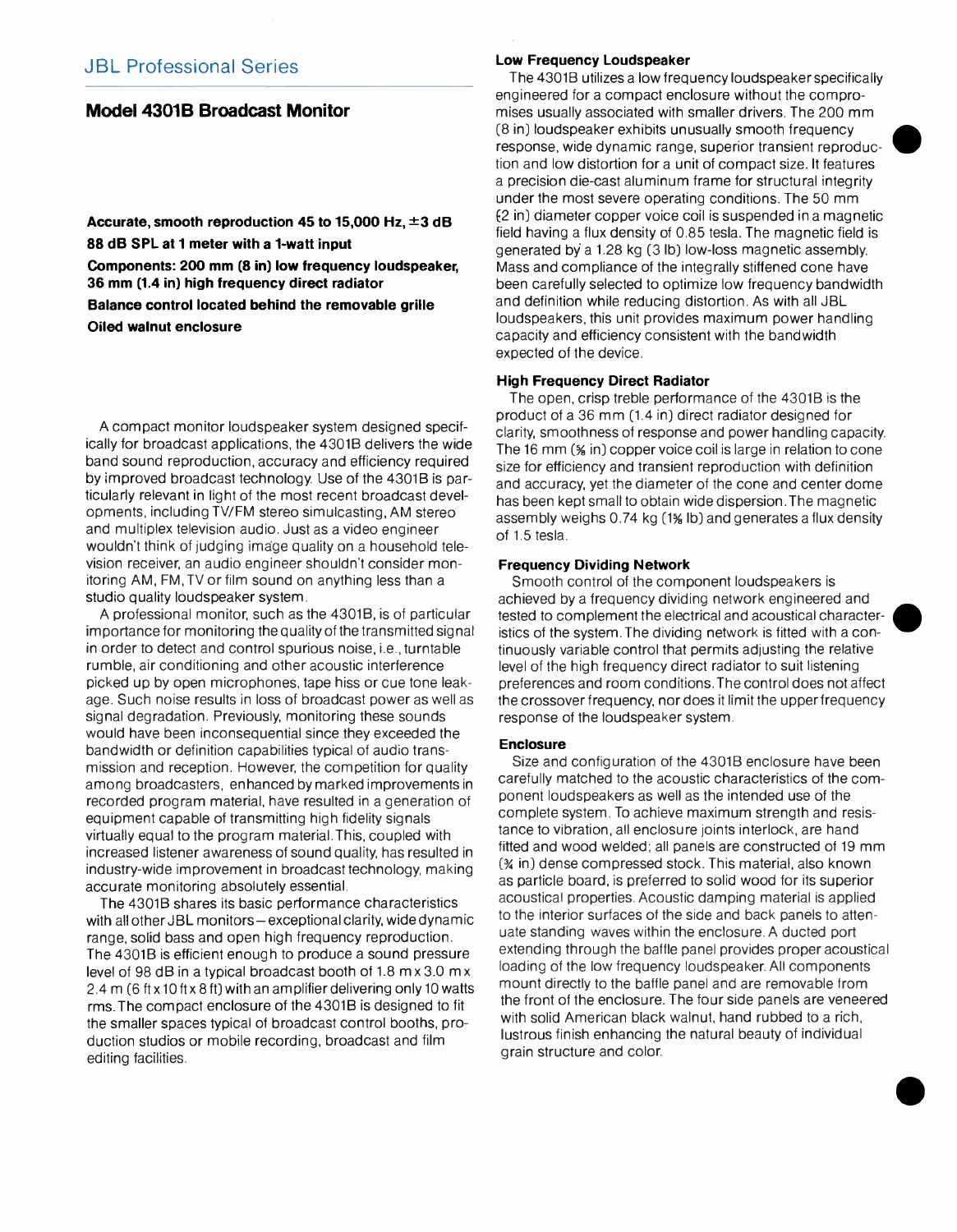## Test Conditions

The accompanying graph and specifications were compiled from measurements made under carefully controlled conditions. The loudspeaker system was mounted flush in the center of a large, flat baffle in a non-reverberant environment. Laboratory-standard condenser microphones were suspended in a spherical pattern around the acoustic center of the system, sufficiently distant to be out of the near field, so that data taken would reflect the total output of the combined transducers. In keeping with accepted laboratory practice, all equipment was checked and calibrated before tests were conducted.

## Bandwidth On-Axis



Frequency response of the 4301B taken with 1/3-octave band pink noise. Measured response contour of a typical system averaged through an inclusive arc of 30° in the vertical and horizontal planes does not deviate more than 3 dB from the above curve.

**Specifications** Power Capacity Nominal Impedance Power Output<sup>1</sup> Frequency Response Sine Wave, On-Axis 4-Octave Band (400 Hz Reference) Polar Response **Sensitivity Distortion** Power. 87 dB SPL/3 m (10 ft), Single Frequency Crossover Frequency Finish **Grille** Enclosure Volume Enclosure Dimensions Net Weight Shipping Weight 15 W continuous sine wave 8 ohms 88 dB SPL measured at 3 m (10 ft) in a room volume of 57 m<sup>3</sup> (2000 ft<sup>3</sup>) with 1/2 rated power input (-3 dB) 45 to 15,000 Hz.  $\pm 3$  dB  $-3$  dB at 50 Hz 0 dB at 1200 Hz +2 dB at 12 kHz No less than —6 dB at 90° horizontal and vertical to 10 kHz 88 dB SPL measured at 1 metre (3.3 ft) with a 1-watt input averaged from 500 to 2500 Hz 0.5% or less third harmonic generation from 100 to 15,000 Hz 2500 Hz Oiled walnut Dark blue fabric 28 L 1 ft<sup>a</sup> 483 mm x 292 mm x 306 mm deep  $(19 in x 11\frac{1}{2} in x 12\frac{1}{4} in decay)$ 12 kg 26 fb 13 kg 29 lb

1. Power output measured with a B&K Impulse Precision Sound Level Meter



Loudspeaker system components of the 4301B Broadcast Monitor

JBL continually engages in research related to product improvement. New materials, production methods and design refinements are introduced into existing products without notice as a routine expression of that philosophy For this reason, any current JBL product may differ in some respect from its published description but will always equal or exceed the original design specifications unless otherwise stated.